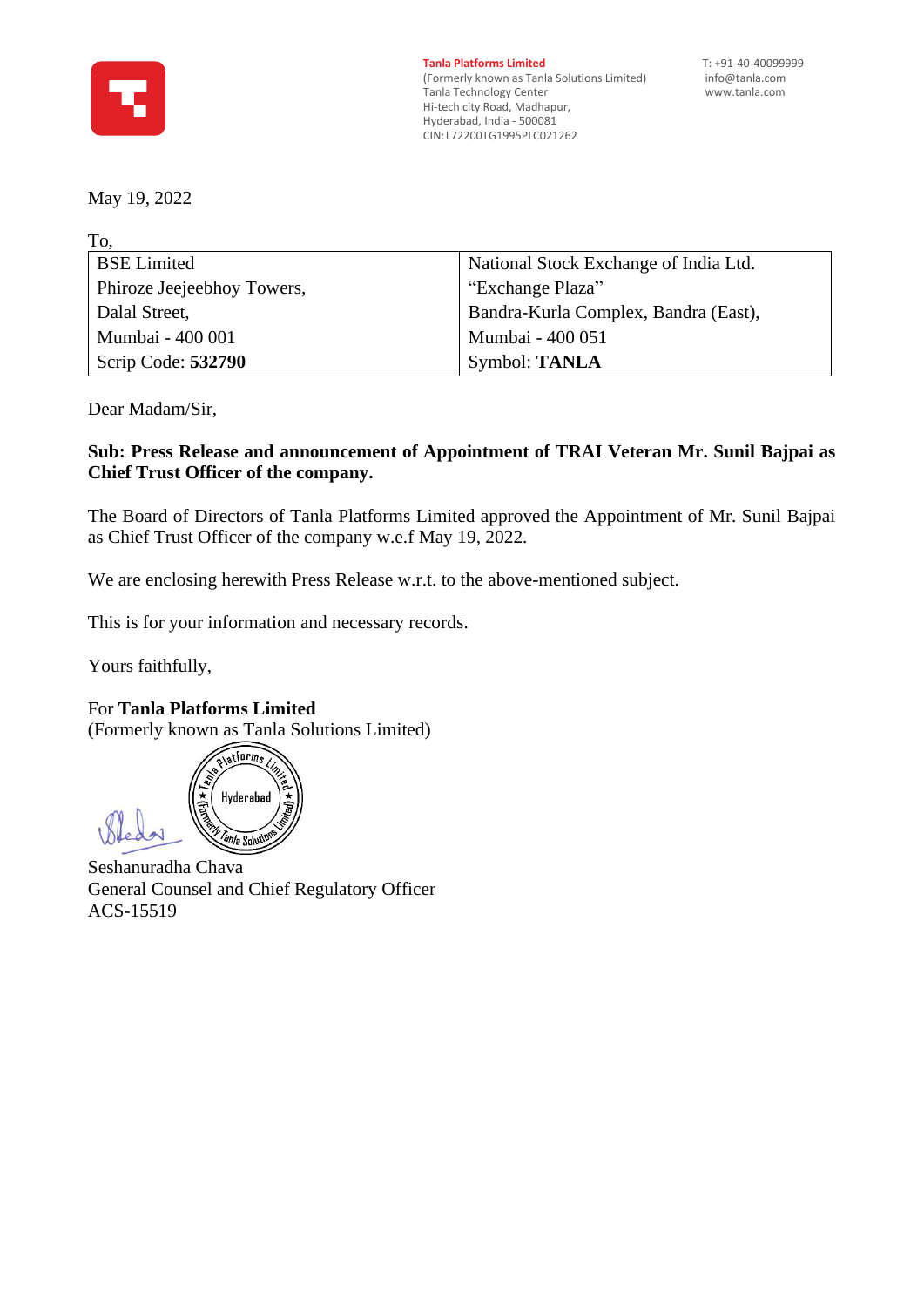

## **Tanla Platforms Appoints TRAI Veteran Sunil Bajpai as Chief Trust Officer**

**Hyderabad, India – 19 May 2022:** Tanla Platforms Limited (NSE: TANLA; BSE:532790), India's leading CPaaS provider announced the appointment of Mr. Sunil Bajpai as its Chief Trust Officer, effective 19th May 2022. Sunil Bajpai joins the company after working with Government of India for over 30 years, including in Telecom Regulatory Authority of India (TRAI), where he served as Principal Advisor. At Tanla, he will now be responsible for driving exceptional trust standards for the CPaaS ecosystem with specific focus on the consumers of business communication.

"Tanla is a company with a larger purpose of instilling trust across the CPaaS ecosystem – we are extremely honoured to serve over a billion consumers – our customer's customers. We have instilled trust in the products we develop with a single-minded focus on data security and data privacy and protecting the consumers from spam & fraud." Said Uday Reddy, Founder Chairman and CEO. "Mr. Sunil Bajpai joining Tanla as Chief Trust Officer with his exemplary track record in this domain highlights our commitment to be a thought leader in the exciting world of trusted business communication. I am very excited to have Sunil on board and he brings tremendous passion for building trust across the ecosystem, keeping the consumers interests in mind. I've admired Sunil's work for years, and it is a pleasure to have him on the team."

Tanla has been at the forefront of building trust in business communication. Trubloq, our blockchain platform has contributed to 44% decrease in complaints against registered telemarketers since the TCCPR 2018, went live resulting in reduction of spam and fraud. Wisely, the patented platform of Tanla provides data security and data privacy for all business communications. Appointment of Mr. Sunil Bajpai as Chief Trust Officer is a further testament to our commitment to enhance consumer experience in business communication. He will work with the regulatory community, enterprises and partners to drive products and policies to address all concerns of consumers in the evolving space of business communication globally.

Talking about his appointment at Tanla, Sunil Bajpai said, "When TRAI came out with the TCCPR regulation, I saw Tanla's innovation and domain knowledge help convert the regulatory intent into reality by building Trubloq, the largest blockchain use case in CPaaS industry in the world. I am very excited to join Tanla with its passion for innovation and compliance because Tanla has repeatedly demonstrated that they are committed to drive trust across all dimensions of their business. My priority is to build trust amongst the consumers and achieve gold standard in user experience."

Sunil Bajpai has held numerous positions of responsibility across policymaking, research, and leadership in the Indian Government. At Trai, he was the key proponent and the brain behind the Telecom Commercial Communication Customer Preference Regulation (TCCCPR), 2018, a path-breaking first-in-the-world initiative for controlling spam and fraud communications and protecting the interests of the consumers.

The board of Tanla is thrilled to welcome Sunil Bajpai as part of the Tanla family.